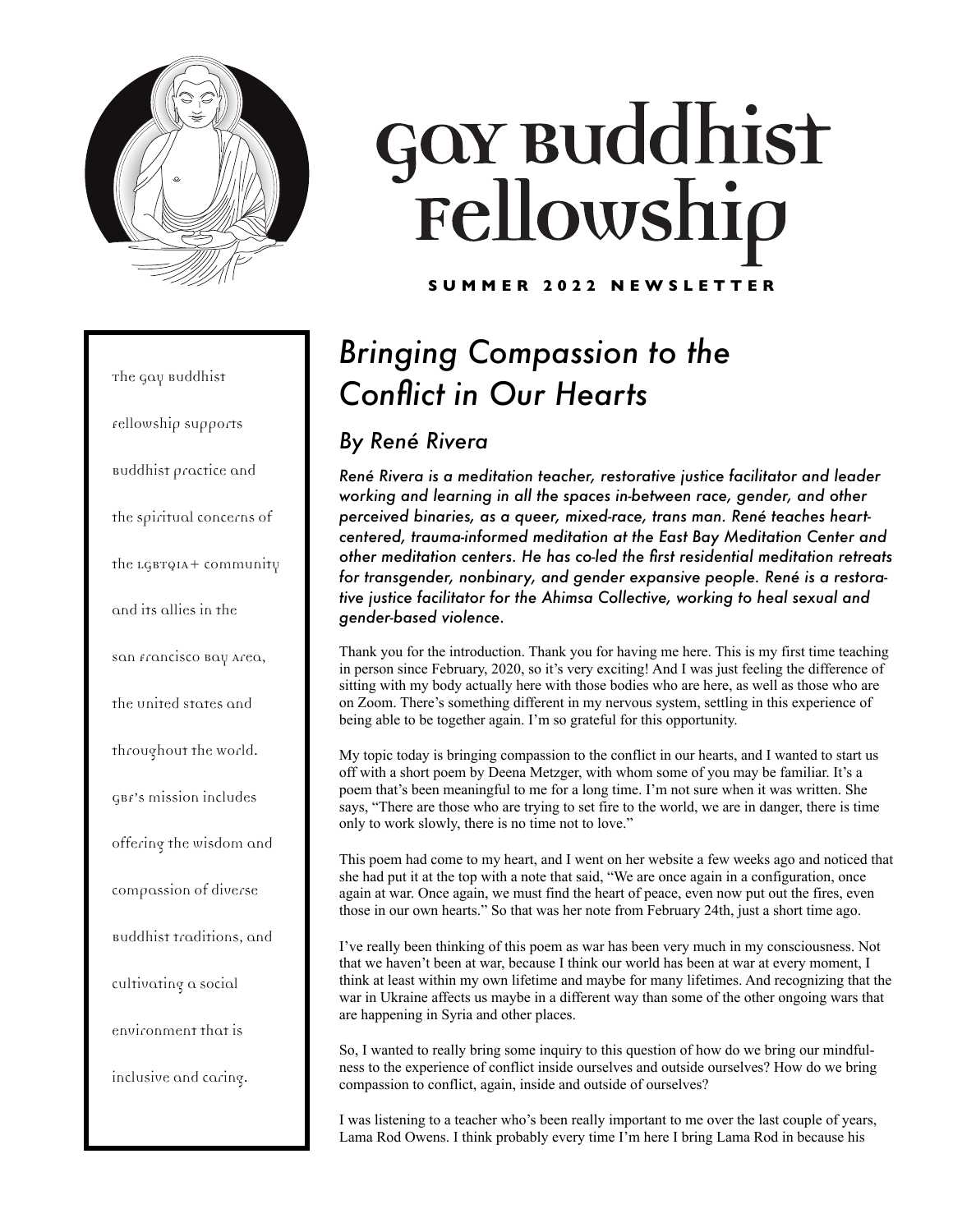*dharma* is really alive for me. He teaches through a *sangha* called *Bhumisparsha* and has a Monday talk called Medicine Buddha. Just this past Monday he was talking, and he also made reference to slowing down, as Deena Metzger did in her poem. He said, "The only way forward is to slow down." So, that got my attention: With the urgency of conflict, we need to slow down.

## "Just can we notice that anytime there's external conflict, there's also internal conflict."

And also, just even noticing in this moment how is it to bring our attention to conflict. Just feeling it in our bodies and can we feel the piece that might be inside ourselves? As I feel into it for myself, I notice the thought that maybe you all came for some moment of escape from violence and conflict and I'm bringing it right into the room. There's a little internal conflict inside of me: "Was this the right topic? Maybe they just want to hear about lovingkindness."

So, the invitation is to notice if there is some conflict inside of you. Even in this moment, maybe part of you is wanting to be here and part of you is not wanting to be here, something like that.

Another teacher who's been important for me recently is a trans woman from Toronto. Her name is Kai Cheng Thom, and she talks a lot about conflict. She's a conflict mediator, also a somatic sex educator, and also a meditator. And I've just been learning a lot from her about a lot of different things. I was participating in an embodied justice summit a couple of weeks ago where she pointed out something that seemed so self-evident, but I hadn't thought of it before. She said, "Just can we notice that anytime there's external conflict, there's also internal conflict."

And she was talking particularly about when we're working within interpersonal conflict or conflict within our groups or organizations, just noticing that the conflict is not just in the group, it's also inside of us.

And I thought that was an interesting reflection of the piece from the *Satipatthana Sutta* where the Buddha brings in this refrain about pointing to the way that we bring our mindfulness internally, externally, and both internally and externally. So, the *sutta* says something like, "They abide contemplating the body internally, they abide contemplating the body externally, and they abide contemplating the body both internally and externally." And then that repeats for every piece of the four foundations of mindfulness, whether it's the body, feeling tone, thoughts and mind objects, or *dhammas*.

So, it just really resonated for me, this piece that it is both inside me and outside of me. From the talk just this past Monday from Lama Rod, he says, "We see war in the world where there is war inside of me. There is tension inside of me. There is a desire to harm inside of me. So, as you are working to disrupt

war in the world, we also have to disrupt war in our interpersonal experience, in our internal experience. If the internal experience isn't worked on, then you just recreate the systems in the external world. If I really want to disrupt the violence that I see in the world, then I need to get serious about disrupting violence in my own system, by cultivating compassion and wisdom, care and clarity."

And he points out that this is the heart of the *Bodhisattva* path: disrupting the violence inside of ourselves so that we can meaningfully disrupt the violence that we see in the world.

And that was resonating for me also in just my own experience. I was thinking back to childhood. I had the experience and maybe others have also—of actually having engaged in bullying behavior with other kids when I was a kid. It was around the ages of ten or eleven. I was a big kid. I was the biggest kid in my class. I also came from a family background of a lot of neglect on a lot of different levels. This was the seventies; many of us were kind of left on our own a lot. I certainly had that experience. I was just not getting much care, contact or direction from my parents.

And so, I was left to just figure things out on my own. And I can remember at that age, I really wanted to figure out how to relate to people. I wanted to understand whether I even had an impact on others. That was one of the things that I struggled with in my own family: Am I even important here?

So, I kind of did that with other kids through bullying in a way, just to try and understand how I am impacting another person. Can I really contact them? I was doing that through violence,

# *So, that got my attention: With the urgency of conflict, we need to slow down.*

both physically and emotionally.

And I can remember once just hauling off and socking my friend Keith for no reason. Then I really got the experience: "Oh, wow, that hurt him." He was hurt. He didn't fight back. He was just hurt.

And another time I can remember realizing I just hurt people with words. I was saying really cruel things to one of my classmates until he started crying, and then I got that he was really hurt; that I hurt him.

I came to a place where I said to myself, "You know what? I've been sort of investigating this experience. And I actually don't want to hurt people." That was something I came to on my own around eleven or so. And it was interesting. I made a vow to myself: "I'm not going to hurt people. I don't want to hurt people." And I really lived by that. I didn't even know about the *Bodhisattva* path, but it was interesting that I came to that sort of vow within myself, just from my own direct experience of what it was like to hurt somebody else.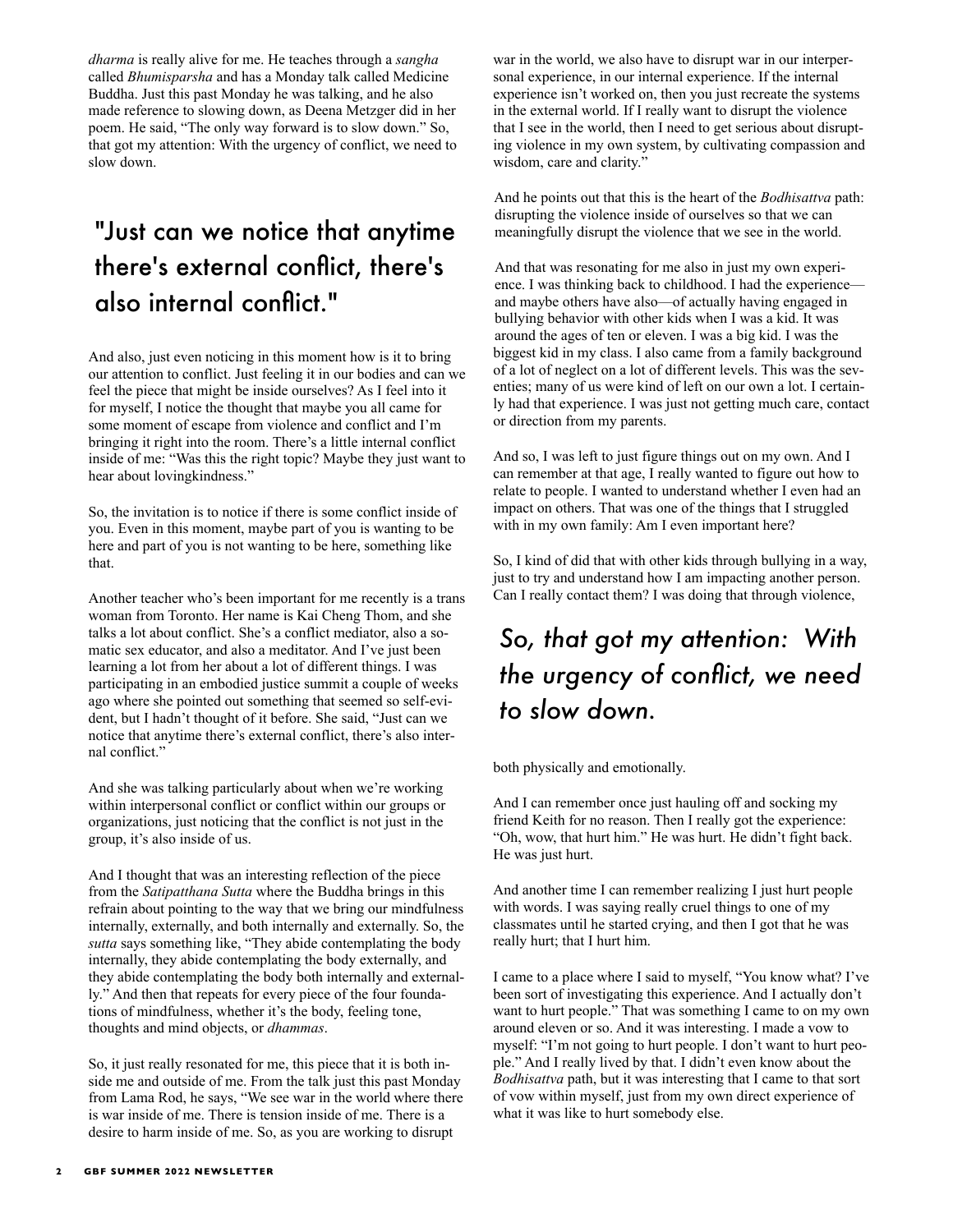So, I think I was really resonating with this piece from Lama Rod: The heart of our commitment to non-harming is really examining it within ourselves and stopping the violence within ourselves, which is often violence towards ourselves as well as violence towards others. Those things are really connected very deeply.

I really notice this in my own work holding restorative justice processes both with the person who's been harmed, as well as the person who's done harm. I can really see this connection between the ways that we are hurting ourselves and the ways that we can then hurt other people.

So, I just want to turn to this question: How do we dismantle and disrupt this violence, both within ourselves and towards others? Just noticing that we're always practicing something is a good start. When we're on the cushion, we're practicing meditation, but we're always practicing *something*. We're practicing negative messages towards ourselves, like beating ourselves up for not doing something that we said we were going to do or being self-critical. All of that is practicing something. How can we begin to actively practice nonviolence? How can we practice compassion as an antidote?

In his talk, Lama Rod was also saying, "Karma is rehearsal. Whatever we have been rehearsing, we will do really well. If we have been doing violence, then we will do violence really well. If we have been rehearsing compassion, then we will do compassion really well." So just noticing that what we practice, what we cultivate is really what will grow. And I think Thich Nhat Hanh speaks to this as well. Many teachers have pointed to this.

One place that I've explored for myself is just noticing what my own conditioning is around conflict. I'm someone who sometimes can be very comfortable with conflict in groups and different spaces, and someone that's very uncomfortable with it. And so, I was really noticing and going back and unpacking my own experience of these two very different role models in

# *How can we begin to actively practice nonviolence? How can we practice compassion as an antidote?*

## my parents.

I had a father who was a civil rights activist. He was someone who brought a lot of energy and was fueled by anger in his work. But I also saw it really focused outwards, focused towards the anger being a generating force for change; anger being a way to take action in the world and it was focused towards others. It wasn't focused towards me or the family, so it seemed like a positive force, even though it was also often

*So just noticing that what we practice, what we cultivate is really what will grow.*

quite a scary and chaotic force. I had mixed feelings about that, but I definitely saw that it was positive.

And at the same time, my mother was very conflict avoidant, and I just never saw her get angry ever. And there was a time

when I was really trying to get her to be angry with me because I thought if she was angry with me, I would really know that she cared. I would just provoke her by not doing anything that I was supposed to do, and that kind of thing.

One day she finally sort of snapped, and I remember she was holding a wooden spoon and she brought it down on the counter forcefully, and a little edge of the spoon broke off. I just would always remember because we had that spoon for the rest of the time until I left home and I would always think of that moment. She said, "If you don't want to be here, you can just leave." I was ten years old!

I was really shocked. In that moment I got that there were a bunch of messages contained in what she expressed. One, of course, was that maybe she didn't love me and didn't want me, but also that she was so unwilling to engage in conflict that she would rather I left than have conflict. That's a pretty intense fear of conflict!

It's interesting to then come forward to my life now and realize that the work that I do is all about conflict. Aside from meditation work, the facilitation work is always around conflict and I'm very comfortable with that. I've also been very comfortable as an organizer, an activist, and managing organizational conflict. That's always been a place I feel quite comfortable.

Yet at the same time, when I look at my intimate relationships, partners and dating, I'm super conflict avoidant in that realm. I will really go to great lengths to make sure that people aren't angry at me or upset with me. So, it's just interesting to see that even just in these two realms, I hold conflict completely differently.

At some point I realized, "Oh, I've got transferable skills here." And I started to bring some of my love of and comfort with conflict more into the intimate realm, and that's been helpful.

Even just going through that inquiry was helpful for me because I realized how deeply I have been shaped by these experiences, and just to see how it plays out in my life now, that then helped me to realize that conflict could also be a more positive, regenerative force in intimate relationships. That kind of inquiry can be very helpful as we unpack these conditions.

One of the things I want to also point out around the ways that we can avoid conflict is that sometimes even within our Buddhist communities and cultures, there can be this aspect of conflict avoidance. I've certainly encountered it acting in different governance roles within different Buddhist communities and centers. Just watching out for the ways that sometimes we can have a kind of bypass around conflict, and even sometimes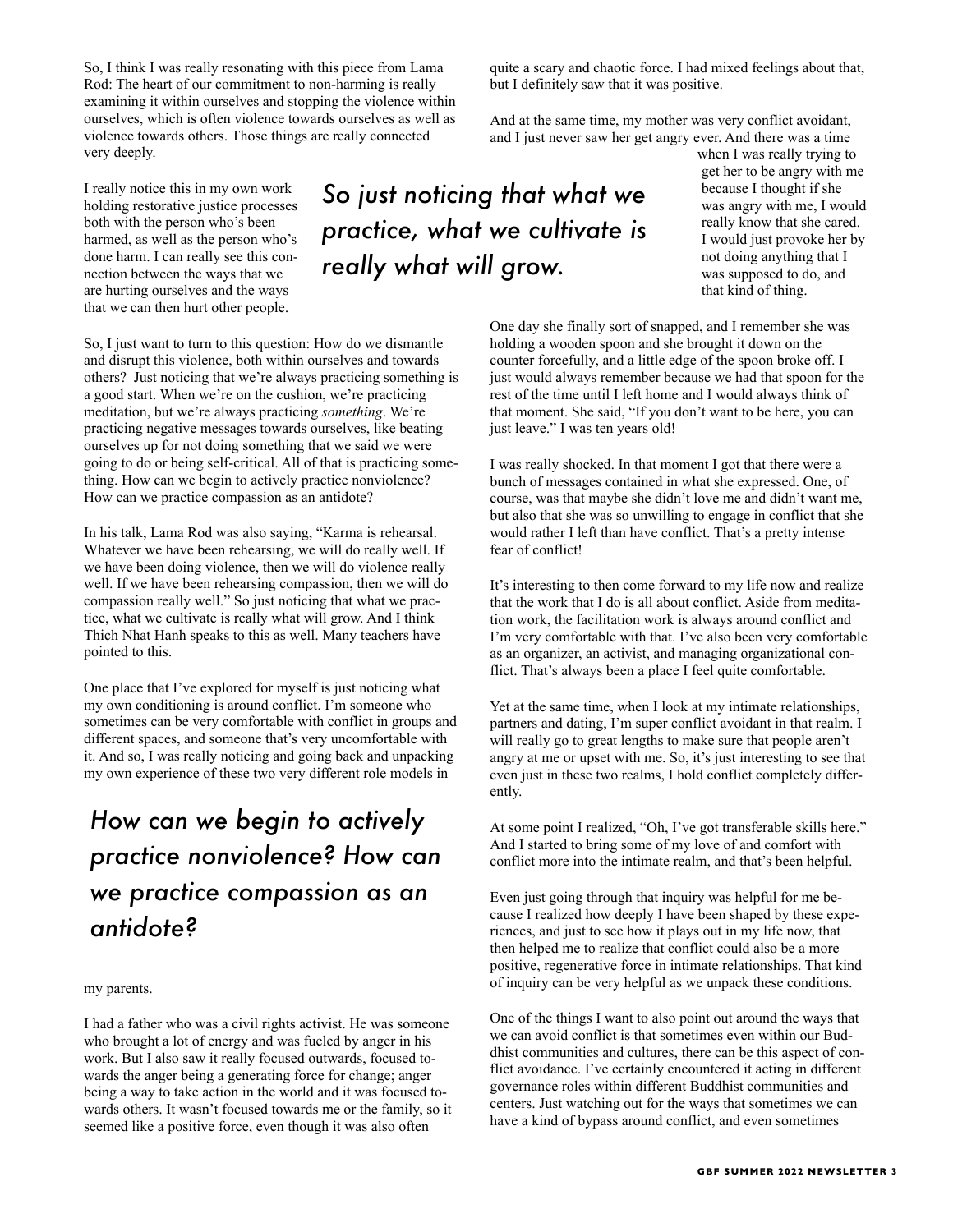conflict or anger gets labeled as unskillful or spiritually immature.

Can we notice when this comes up and can we also notice the times when we do that to ourselves? It might be noticing we don't want this internal conflict or we don't want to be in conflict with this particular person, and so we push our own feelings away. I've noticed this on every single board of directors I've ever sat on: There's always that one person who's difficult, and there's the sense that if we just got that one person off the board, everything would be harmonious.

What I've noticed is that every time you get that one person off

the board, some new person becomes the difficult person. It's almost like it's a role that someone gets to occupy. So even when we try to push it away, there's some kind of group conflict that is present and somebody needs to be bringing it to the surface. When you get rid of that person or don't talk about it, the conflict doesn't go away. So just really noticing that piece.

We're building this container of care and within it we have a lot more capacity to let the difficult feelings just be there and move through us.

Martin Luther King, Jr. really pointed to this in a speech that he gave called *When Peace Becomes Obnoxious*. He wrote this speech right after they were working to integrate the University of Alabama. There was a young woman named Autherine Lucy who was the black student who was brought in to integrate that university and she was met with just incredible violence, as you can imagine—just hordes of people yelling and spitting on her, and it was just awful. Then the University was like, "Okay, we can't do this. You can't come and study here." That's when Martin Luther King wrote the speech because the headline in the newspaper the next day, after they expelled Autherine read, "Peace Reigns on the University of Alabama Campus," or something like "Peace is Restored."

King said that this calm is the type of peace that "…stinks in the nostrils of the almighty God." And he recounts another conversation that he had with someone who was suggesting that the bus boycott that was also happening at the same time was destroying race relations and peace in the community. King responds, "Yes, it is true that if the Negro accepts his place, accepts exploitation and injustice, there will be peace, but it would be an obnoxious peace." And he also talks about this as "…the peace of oppression."

Can we look at the ways that we sometimes try to create that kind of peace where we're not actually resolving the conflict? We're just trying to remove either someone in our sphere or some part of our own selves that we see as the troublemaker; we squash that troublemaking part so that we can have peace. That's the kind of peace King would call the "peace of oppression" and could even be seen as a kind of self-oppression.

Even in my now two decades plus of meditation practice, I still have to be mindful of this kind of peace that comes at a cost. Am I sometimes pushing down parts of myself to achieve some semblance of peace? My practice has shifted towards this inquiry: How can I use my practice in an enlivening way that's bringing to the surface feelings—even really uncomfortable ones—rather than pushing those away so I can have this sense of internal quiet or peace?

I've been really supportive of the practices of Lama Rod Owens, particularly what he calls the seven homecomings practices, a benefactor practice designed to bring in a sense of being cared for by all of our benefactors, including *Buddha*, *Dharma*, and *Sangha*, the earth, our ancestors and lineage holders, ourselves and silence.

We're building this container of care and within it we have a

lot more capacity to let the difficult feelings just be there and move through us. By building this kind of support, we start to develop a capacity to hold the conflict both inside of ourselves and around us without pushing it away.

We can also notice that it is often when some important need of ours is not getting met that we might be in internal or external conflict. So, another piece of reducing violence towards ourselves and others is really making sure that we are getting our needs met, that we're caring

for ourselves, that we're asking for what we need, and that we're setting the boundaries that we need to set.

From his talk on Monday, Lama Rod said, "If I want to be the least violent version of myself, I have to make sure I'm getting my needs met, getting my needs met in a way that is ethical, that is sustainable, that is consensual." This work of just getting our needs met and holding our boundaries is an important part of reducing violence.

It's a little counterintuitive, because when we're saying no or asking for something that we're not getting from someone else, like a partner, it can feel like it's creating conflict, but it is bringing to the surface something that's already present. There might be this sense of, "Oh, I don't want to rock the boat here," but that conflict is already there. It's either, "Am I going to just hold it within myself or am I actually going to bring it into the space so that it could be resolved?" The other person then might say, "Oh, okay, now I know not to do that," or, "Oh, I didn't know that you needed that. I could do that." Or they could say, "No, I can't do that for you," and then you know where you stand and there's somewhere else to go. So, there's a way that by avoiding conflict, we often keep ourselves in our own internal conflict.

Coming back to compassion, in the work I do around conflict I'm always first bringing a lot of compassion for myself in the hard work of upholding conflict for myself and others; I'm also really bringing compassion to everyone in the conflict, including those who I'm in conflict with.

So even just really bringing our compassion practice right into that experience of conflict and bringing in phrases that could be directed towards ourselves or others, "I care about your suffering. I'm here with you and this pain. Your suffering matters to me. I wish things were different"—just really bringing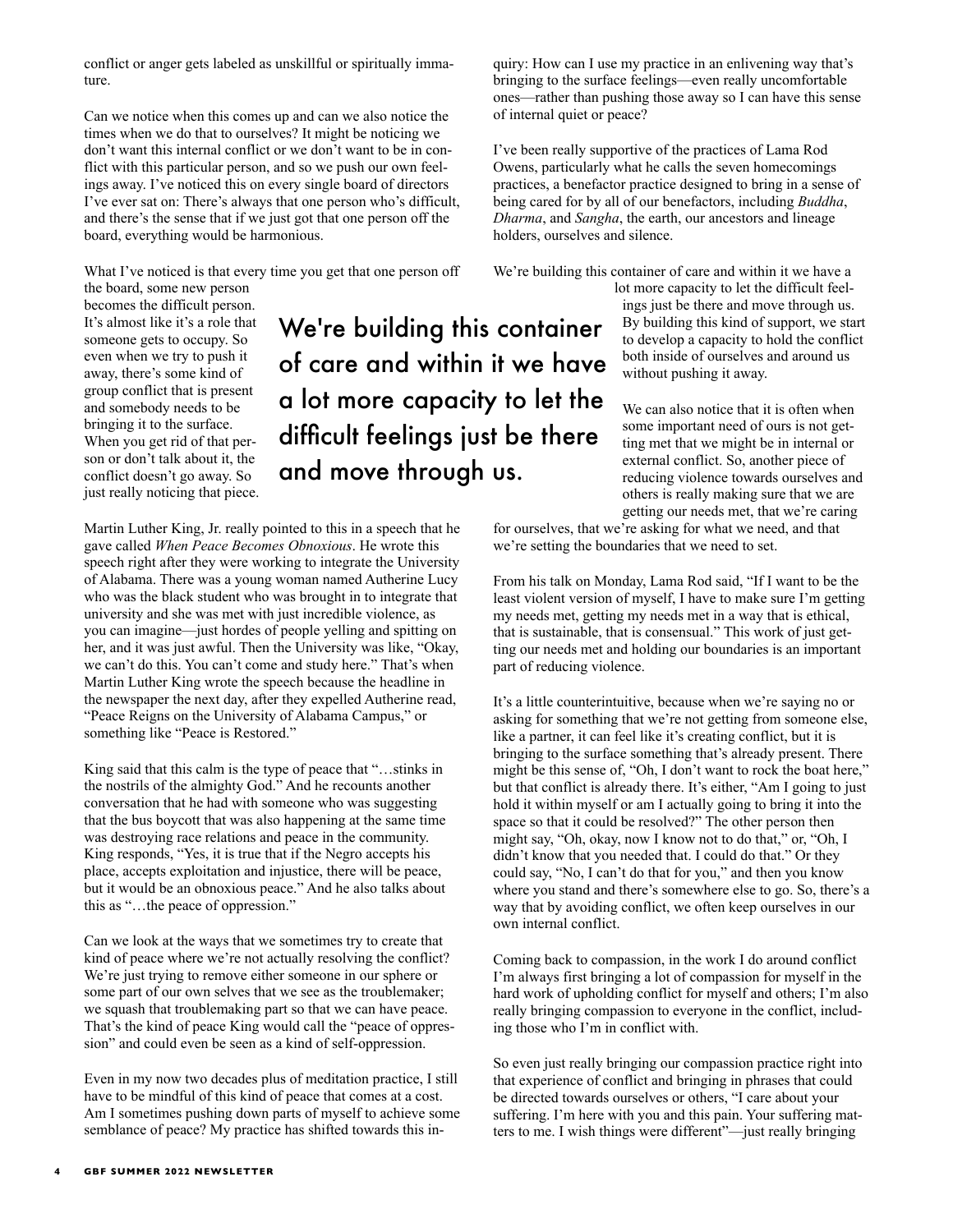our practice right to that experience, even when we're in conflict with someone.

I've named the conflict as internal and external, but I also think of the realms of conflict as these concentric circles with ourselves at the center with our internal conflict. We might also have interpersonal or intimate conflict; there are the groups that we're a part of, and then there's institutions and systems where conflict is present. Of course, there's also this geopolitical sphere of conflict between nations that we started with. Expanding to an even bigger level, there's almost the existential conflict of our life on this earth and the ways that some aspects of how we live are in conflict with the earth itself. So, there are so many spheres, and it's useful to send compassion to all of these levels knowing also that they're all interconnected and we're feeling all of that inside of our bodies.

Going back to another quote from Kai Cheng Thom, she says, "When we put compassion and curiosity together, we often get

# This work of just getting our needs met and holding our boundaries is an important part of reducing violence.

conflict de-escalation." So this is just really great noticing, that when we bring these two qualities together, our compassion and our curiosity, often conflict can de-escalate. Can we practice that with ourselves, with our own internal conflict, really bringing not just compassion, but our curiosity to that experience? Then just notice what happens.

I have many more thoughts around how we actually practice being less violent with ourselves; being more kind and how that ripples out. That could be a whole other talk!

I want to end with the practice of gratitude because I feel like gratitude is another practice that is, for me, very much a daily, as-many-times-as-I-can-touch-into-it practice. It also feels like gratitude practice directly addresses how to be kinder to myself and others.

In turning my attention to gratitude as often as possible, what I notice is it brings me into relationship. For example, if I'm just walking down the street in my neighborhood, I notice that the wisteria is starting to bloom and it's so beautiful and it smells so good, and I walk by it and I feel this great gratitude for all of that beauty. And it's just right there. It's so accessible to me.

Or having a meal and thinking, "This food has come to me from the earth, it's come to me through the hands of other people." Offering my gratitude is bringing myself into a relationship with the earth and with others.

So, gratitude is not only a practice of gladdening the heart and resourcing ourselves, but also of bringing ourselves into kinship and reciprocity and connection with all of life. It's interesting that when we use the word feedback, we often really think of that as people telling us things we don't want to hear, but it can also be a way that we can appreciate people. When

we bring more appreciation into our relationships, that can be really resourcing for the moments with those same folks when we need to hold conflict.

I want to leave us with gratitude and do just a brief practice of gratitude. It can be done sitting, standing, or in any position, but I'm going to stay seated since I know everyone will be able to see me. This comes from a somatics lineage called generative somatics.

I invite you first to bring your hands together—rub them together, allowing the friction to generate some warmth. Just feel that contact and warmth and start to generate some aliveness. Now, take your hands and extend them towards the earth. Continue to feel the aliveness and energy in your palms and send that energy towards the earth with your gratitude. You might think to yourself of a few things that you're grateful to the earth for.

And then, just think of being grateful to the earth for feeding you, for all the beautiful flowers that are coming out right now, and for providing a

home. Just take a moment and see whether any other things come to mind for which you are grateful to the earth.

Now, extending upward—we can do this physically or just energetically if you want to just stay still—send your gratitude towards the sky. Allow anything that comes to mind that you're grateful for in relation to the sky. I'm thinking of the rain, the raindrops I felt this morning when I was walking my dog. I'm thinking of the moon, feeling connected to the cosmos through seeing the moon, and also a sense of spaciousness. And then, just anything else that comes to you as you think of your gratitude towards the sky.

Now, extend your arms out to your sides and extend gratitude towards community. We can extend our gratitude towards each other in this room and on Zoom, including members of the community who are not here, and extending towards other people in our lives that we're grateful for. Just inviting in anyone who you want to extend some gratitude towards.

Finally, bring your hands to rest on your own body, any place that feels good, and extend your gratitude towards yourself, perhaps appreciating that you showed up here today, appreciating yourself for having done the dishes, appreciating yourself for ways that you have cared for yourself, and anything else that you want to extend gratitude to yourself for.

Thank you for joining me in this practice.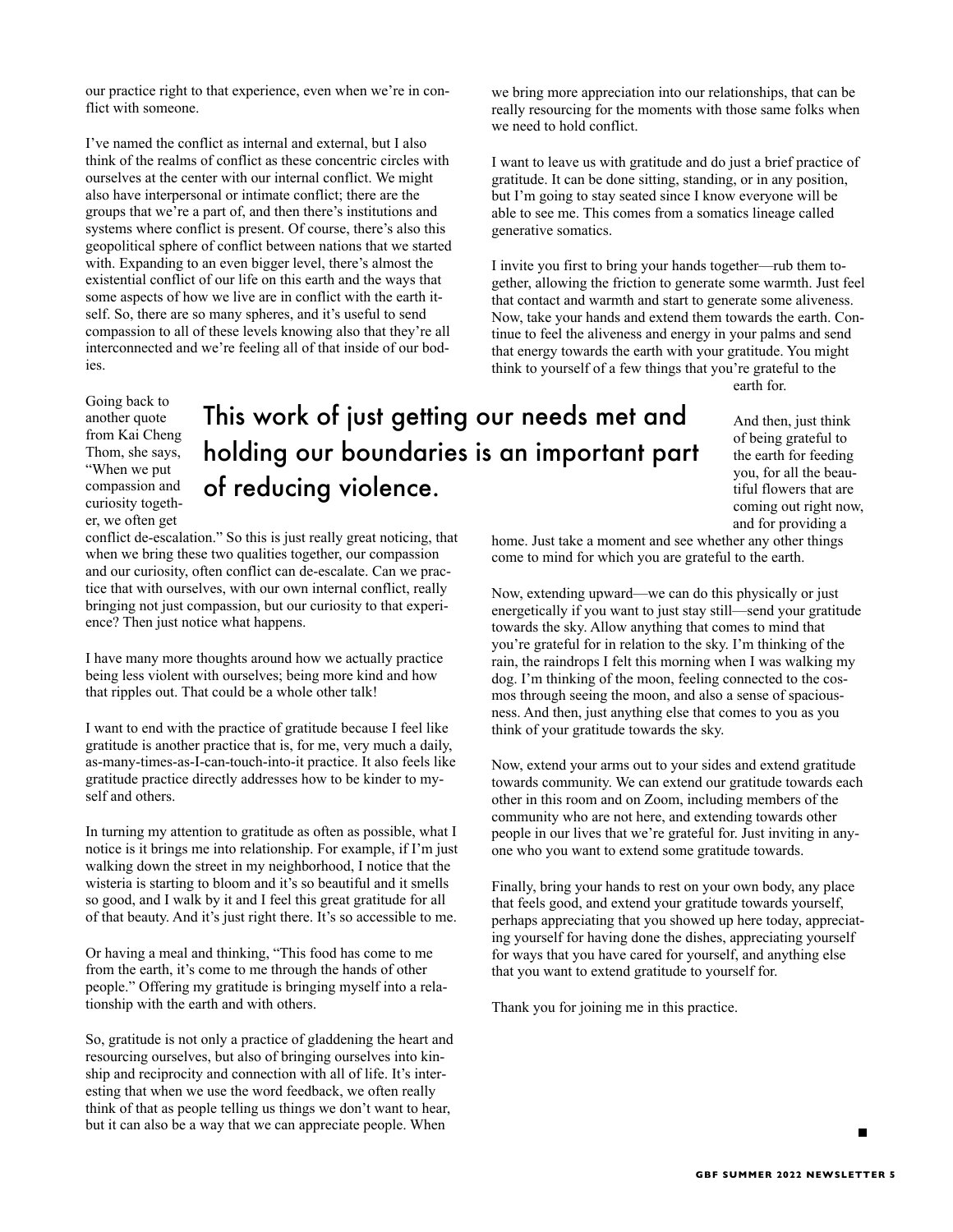## **Board of Directors**

Jeff Lindemood - President Jerry Jones - Vice President Grecia Haigwood - Secretary Cass Brayton - Treasurer Michael Altshuler Richard Azzolini

## **SUNDAY SITTINGS**

**Program Committee** Jeff Lindemood Chris Rusev

**Facilitator Coordinator** Jim Stewart

## **Facilitators**

Richard Azzolini Cass Brayton George Gibbs Joe Goode Grecia Haigwood Henry Rabinowitz Juan Rios Lee Robbins Jim Stewart

**Host Coordinator** Cass Brayton

## **Hosts**

Richard Azzolini Cass Brayton Mark Hoffheimer Greg James Jerry Jones Matthew Perifano Jim Stewart Stephen Teeple

## **NEWSLETTER**

**Editor** Michael Murphy

**Design & Production** Jim Lengel

**Mailing List** Joe Castrovinci

**Newsletter Mailing** Jack Busby

**MAIL** Ray Dyer Grecia Haigwood

## **LARKIN STREET YOUTH CENTER VOLUNTEER COORDINATOR**  Clint Seiter

**WEBSITE** Henry Rabinowitz

**Google/Facebook Moderator** Tom Bruein

**Audio Engineer** George Hubbard

**RETREAT COORDINATORS** Richard Azzolini Jerry Jones

GBF has resumed in-person meetings at 37 Bartlett Street. Our Sunday meetings will be both in-person and on Zoom. Visit our website at www.gaybuddhist.org for the Zoom link and password.

## *Sunday Sittings*

*10:30 am to 12:00 pm*

*Every Sunday at 10:30 am we meditate together for 30 minutes, followed by a talk or discussion till 12:00 pm. Everyone is then welcome to stay and socialize until 12:30 pm.*

## *Wednesday Night Live*

## *7:30 pm to 9:00 pm*

*Similar to the Sunday format, without a formal dharma talk, we host a wide range of discussions which can include creative spiritual inspirations, pitfalls on the path, and applications of practice in everyday life. You are welcome to attend the Meditation (7:30 pm to 8:00 pm) only, and/or the Discussion (8:00 pm to 9:00 pm).*

## *Your Thrift Store Donations Earn Money for GBF*

GBF members can donate their quality cast-offs to the Community Thrift Store (CTS) and GBF will receive a quarterly check based on the volume of items sold This is a great way to support our Sangha, and the community. So far this year we have received over \$800 through members' generosity. Bring your extra clothing and other items to CTS at 623 Valencia St between 10am and 5pm, any day of the week. The donation door is around the corner on Sycamore Alley (parallel to and between 17th and 18th) between Valencia and Mission Tell the worker you are donating to GBF. Our ID number is 40. Information: (415) 861-4910

## *How to Reach Us*

**www.gaybuddhist.org**

*Mail correspondence:* **GBF**

**2261 Market Street, #456-A San Francisco, CA 94114**

*To contact Gay Buddhist Fellowship with general questions, suggestions for speakers, address changes, or to subscribe or unsubscribe to the newsletter:* **gaybuddhistfellowship@gmail.com**

If you would like to join the GBF Google Group email list, please go to **http://gaybuddhist.org/v3-wp/email-list/** for instructions. Find us on Facebook **@gaybuddhistfellowship**

The Gay Buddhist Fellowship is a charitable organization pursuant to Internal Revenue Code 501(c)(3) and California Revenue and Taxation Code #23701d.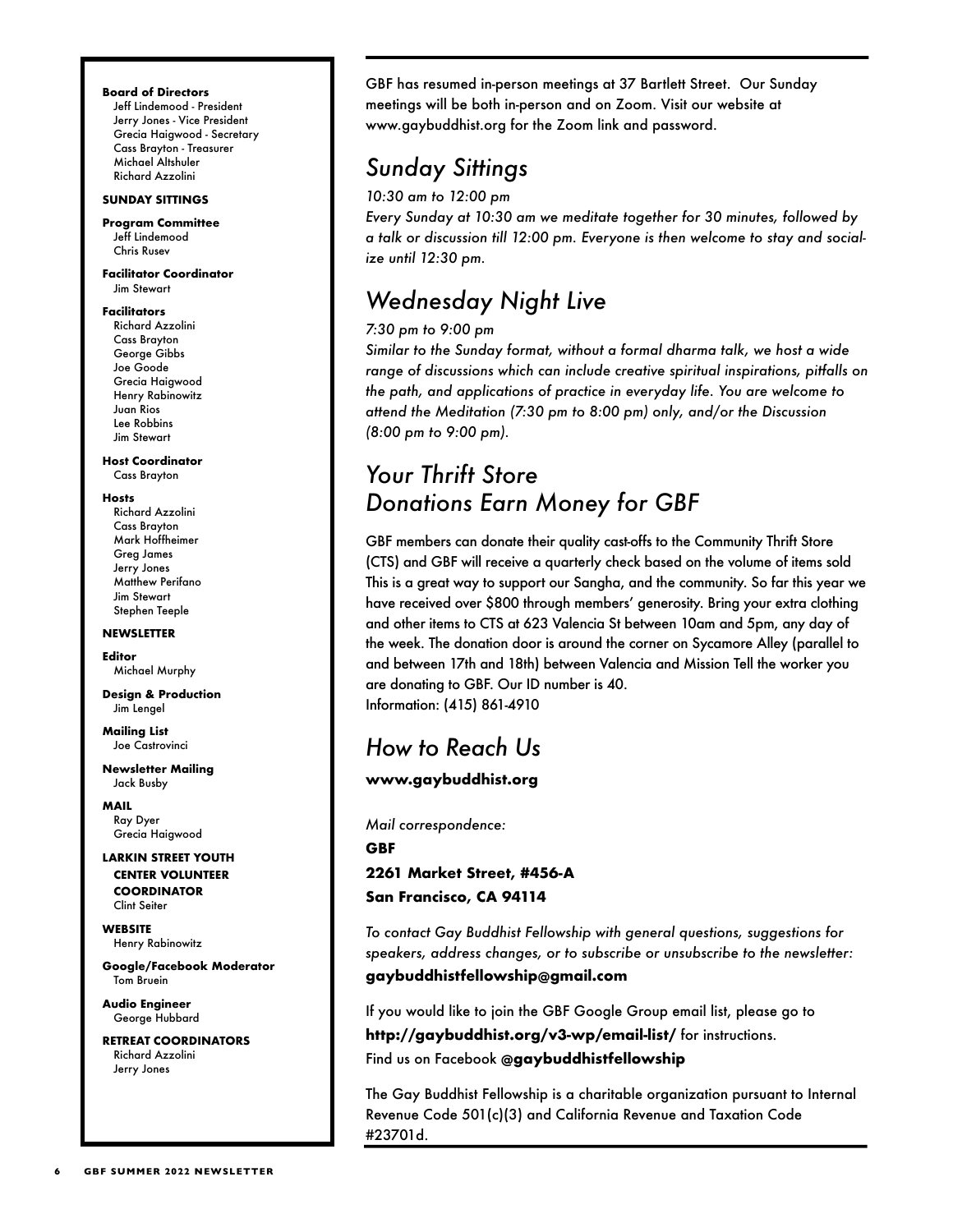# *Sunday Speakers*

## **June 5 - Joseph Rodriguez**

**"**Taking Refuge By Evacuating Gay Afghan Refugees"

Joe Rodriguez is a Soto Zen Buddhist practitioner at San Francisco Zen Center, where he sits on the board committee for diversity, inclusion, and belonging. He is a father, a social impact strategist, and a LGBT+ activist. https://www.gardnerrodriguez.com/about

#### **June 12 - JD Doyle**

JD Doyle serves as a core teacher at the East Bay Meditation Center (EBMC) and has served as a board member and was the cofounder of the LGBTQI meditation group. JD is in the Spirit Rock Meditation Center teacher-training program and was in the Dedicated Practitioner Program (DPP2) and the Community Dharma Leader Program (CDL4). JD has practiced Buddhism since 1995 in the U.S., Thailand, and Burma. For over twenty-five years, they worked as a public school teacher focusing on issues of equity and access. JD holds a bachelor's degree in Environmental Studies from Cornell University and a master's degree in Language and Literacy and Sociocultural Studies from the University of New Mexico. JD identifies as gender non-conforming. They are committed to celebrating the diversity of our human sangha, addressing the impact of racism on our communities, expanding concepts of gender, and living in ways that honor the sacredness of the Earth.

## **June 19 - Steve Tierney**

Steven Tierney is Professor Emeritus of Counseling Psychology at CIIS. Steven began his Buddhist practice in 1993 and is now an ordained priest in the Soto Zen lineage of Suzuki Roshi. He is a licensed psychotherapist in private practice in San Francisco, specializing in addiction and recovery, life transitions and resilience. His therapeutic approaches are grounded in mindfulness-based, trauma-informed therapies. He is the co-founder and CEO of the San Francisco Mindfulness Foundation. Dr. Tierney is a certified suicide prevention and intervention trainer and offers community based workshops to promote safer, healthier communities.

## **June 26 - Open Discussion**

**July 3 - Open Discussion (July 4 Weekend)**

## **July 10 - Ari Lathuras**

Ari Lathuras has been practicing meditation for approximately 35 years. She has received teaching from many renowned Buddhist teachers over the years. Pema Chodron has been one of her main sources of dharma teachings. She studied and practiced with Ani Pema since the mid-90's. About 13 years ago she met Ani Pema's teacher, Dzigar Kongtrul Rinpoche and became a student of his. She has also attended several teachings with Mindrolling Kondro Rinpoche. As a professional sign language interpreter, Ari has interpreted for many dharma teachers over the years.

## **July 17 and 24 - Ann Gleig**

Ann Gleig is an associate professor of Religion and Cultural Studies at the University of Central Florida. She is the author of *American Dharma: Buddhism Beyond Modernity* (Yale University Press, 2019). She is currently working on a collaborative book with Amy Langenberg on sexual misconduct and abuse in contemporary Buddhism, which is under advance contract with Yale University Press.

#### Reading: First Sunday

Bob Sharf: Losing Our Religion - Tricycle: The Buddhist Review

https://tricycle.org/magazine/losing-our-religion-2/

Robert Sharf's interest in Buddhism began in the early 1970s, when, as a seeker in sandals barely out of his teens, he hopped from one meditation retreat to the next, first in India and Burma, then back in North America. tricycle.org

### Reading Second Sunday

https://www.lionsroar.com/the-shifting-landscape-of-buddhism-in-america/ The Shifting Landscape of Buddhism in America - Lion's Roar

In 2011, more than 200 Buddhist teachers, mostly American, gathered at the Garrison Institute in upstate New York to discuss the state of Buddhism in the West. www.lionsroar.com

## **July 31 - Daigan Gaither**

Rev. Daigan Gaither (he/him) began Buddhist practice in 1995 in the Vipassana (Insight) tradition, and then began to study Zen in 2003. He received Lay Ordination in 2006 where he was given the name Daigan or "Great Vow," and received Priest Ordination in July 2011. Daigan speaks internationally on a variety of topics particularly around gender, sexuality, social justice, and their intersections with the Dharma. He also sits or has sat on a number of boards and committees that serve community needs and further social justice causes. Daigan has a BA in Philosophy and Religion from San Francisco State University, and an MA in Buddhist Studies (with a chaplaincy certificate and a certificate in Soto Zen Buddhism) from the Graduate Theological Union and the Institute of Buddhist Studies. You can find out more via his website queerdharma.net. He lives in San Francisco, CA and identifies as a disabled, queer, white, cis male.

## **August 7 - Liên Shutt**

Rev. Keiryū Liên Shutt is a lineage holder in the Shunryu Suzuki tradition. Born to a Buddhist family in Vietnam, she received her meditation training in the Insight and Zen traditions in the US, Thailand, Japan, and Vietnam. She was a founding member of the Buddhists of Color in 1998 and currently is the guiding teacher of Access to Zen, an anti-racist, inclusive sangha and non-profit in the SF Bay Area. She lives in San Francisco with her partner, exploring waterways and forests as often as they can.

## **August 14 - Donald Rothberg**

Donald Rothberg, Ph.D., a member of the Teachers Council at Spirit Rock Center, and a teacher at the East Bay Meditation Center, teaches retreats and groups on concentration and insight meditation practice, lovingkindness practice, transforming the judgmental mind, mindful communication, working skillfully with conflict, and socially engaged Buddhism. He has practiced insight meditation since 1976, and has also received training in Tibetan Dzogchen, body-based psychotherapy, and trauma work. He has helped guide many six-month to two-year training programs in socially engaged spirituality, both Buddhist-based and interfaith, and is the author of *The Engaged Spiritual Life: A Buddhist Approach to Transforming Ourselves and the World*, and the co-editor of *Ken Wilber in Dialogue*.

### **August 21 - Open Discussion**

#### **August 28 - John Martin**

John Martin teaches Vipassana (Insight), Metta (Loving Kindness) and LGBTQIA+ meditation retreats. He leads an on-going weekly Monday evening meditation group in San Francisco. He serves as Co-chair of the Guiding Teachers Council for Spirit Rock. John is also currently serving as Interim Executive Director for Spirit Rock. His practice has been supported by twelve years as a hospice volunteer: including five years at Shanti Project during the AIDS crisis, and seven years with the Zen Hospice projects.